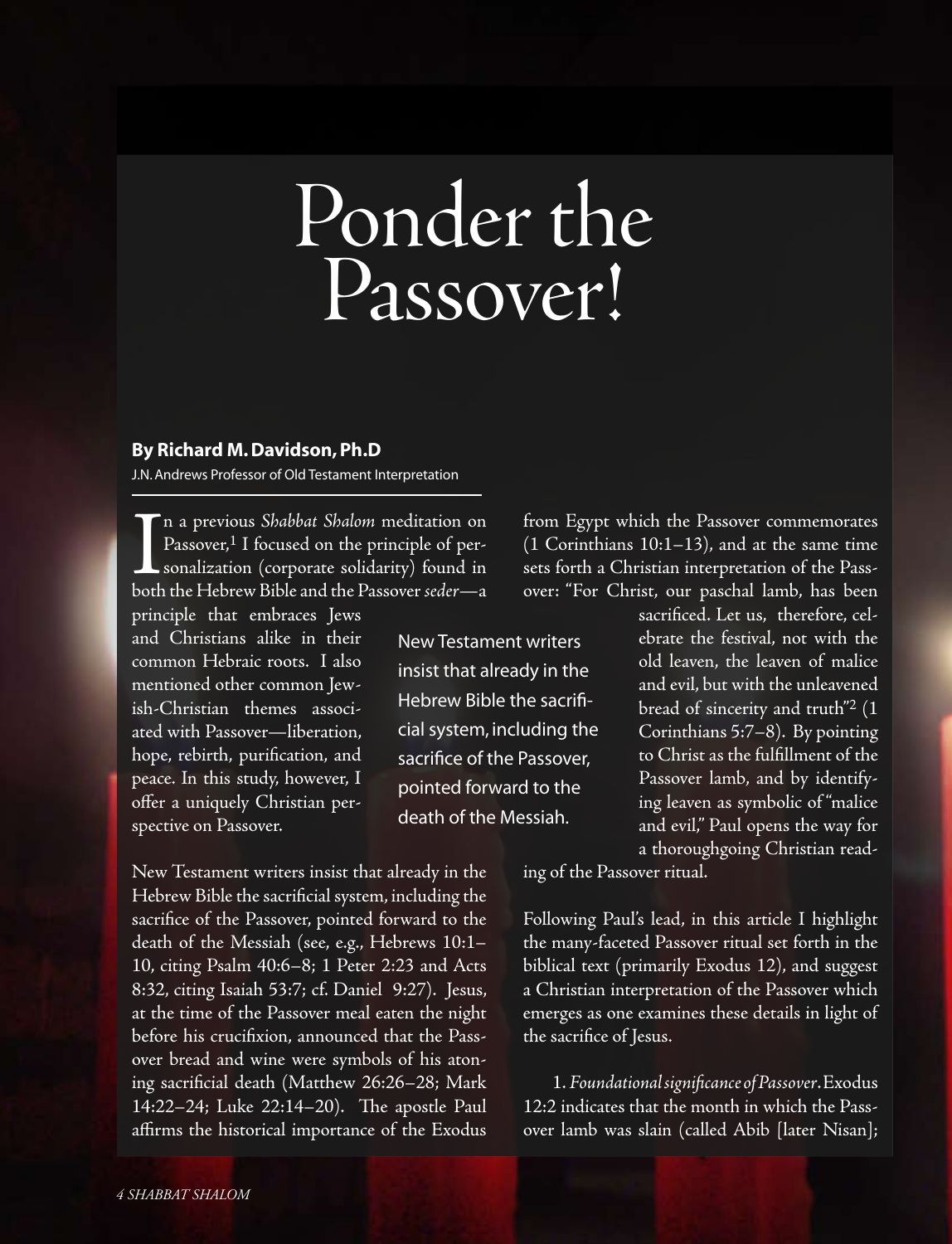see Exodus 13:4) was henceforth to be considered by Israel as"the beginning of months." This underscored the foundational nature of Passover in the Hebrew liturgical calendar, and such is further emphasized in the placement of Passover as

the first of the annual round of festivals in Leviticus 23. Understood Christologically, Passover may be regarded as the foundation and beginning of antitypical salvation history in the Messianic Age.

 2. *Focus on the lamb*. According to Exodus 12:3, and

repeated often throughout the chapter, the focus of Passover is on the paschal lamb: "Every man shall take for himself a lamb according to the house of hisfather, a lamb for a household." Aswe have noted above, Paul asserted that"Christ, our paschal lamb, has been sacrificed"(1 Corinthians 5:7). John the Baptist recognized the sacrificial lamb as prefiguring Jesus: "Behold the Lamb of God, who takes away the sin of the world"( John 1:29; cf. v. 36). Throughout the New Testament there is sustained focus on Jesus as the Lamb (some 35 references).

 3. *Perfect timing*. Exodus 12:3 also indicates that the lamb was to be set apart for slaughter on the tenth day of the first month. This timing is precisely fulfilled as Jesus, by his triumphal entry on the ninth day and his cleansing the temple on the tenth day of Abib (Nisan), precipitates his being set apart on the tenth day for sacrifice (Mark  $11:1-18$ ).<sup>3</sup>

According to Exodus 12:5 (and Leviticus 23:5), the lamb was to be slain on the fourteenth day of the first month (Abib/Nisan),"in the evening" (RSV), literally, "between the two evenings." Scholars have often posited a confusion in the

(Matthew, Mark, and Luke), which refer to the "Lord's Supper" (occurring on Thursday evening) as a paschal meal (Matthew 26:17; Mark 14:12; Luke 22:7–8), and the Gospel of John, which seems to describe Je-By pointing to Christ as the

fulfillment of the Passover lamb, and by identifying

leaven as symbolic of "malice and evil," Paul opens the way for a thoroughgoing Christian reading of the Passover ritual.

gospel accounts between the Synoptic Gospels

sus' death on the afternoon of "the Preparation Day" (Friday) as coming before the Passover meal ( John 13:1; 18:28; 19:14). But rightly understood against their contemporary background of Passover calculations, the Synoptic Gospels and John

are both correct. In the first century C.E., there were two major interpretations of the phrase "between the two evenings."4 According to the Sadducees and Samaritans (and also represented in Targum Onkelos),"between the two evenings" referred to the time of twilight, from sunset till dark. According to the Pharisees (and represented in the Talmud), "between the two evenings" referred to the time between the evening sacrifice (the ninth hour [3 p.m.]) and sunset.

Jesus fulfilled the timing of both calculation methods! He ate the Lord's supper on Thursday evening after sunset, at the beginning of the fourteenth day of Nisan (remember that days in the first century were reckoned to begin at sunset), in harmony with the reckoning of the Passover by the Sadducees and Samaritans. And he died at 3 p.m. of the fourteenth day of Nisan, just as the first Passover lambs were to be slain, according to the interpretation of the Pharisees. Jesus instituted the Lord's Supper and died as the antitypical Passover lamb—both precisely on time in fulfillment of the ambiguously-worded timing in Exodus 12:6.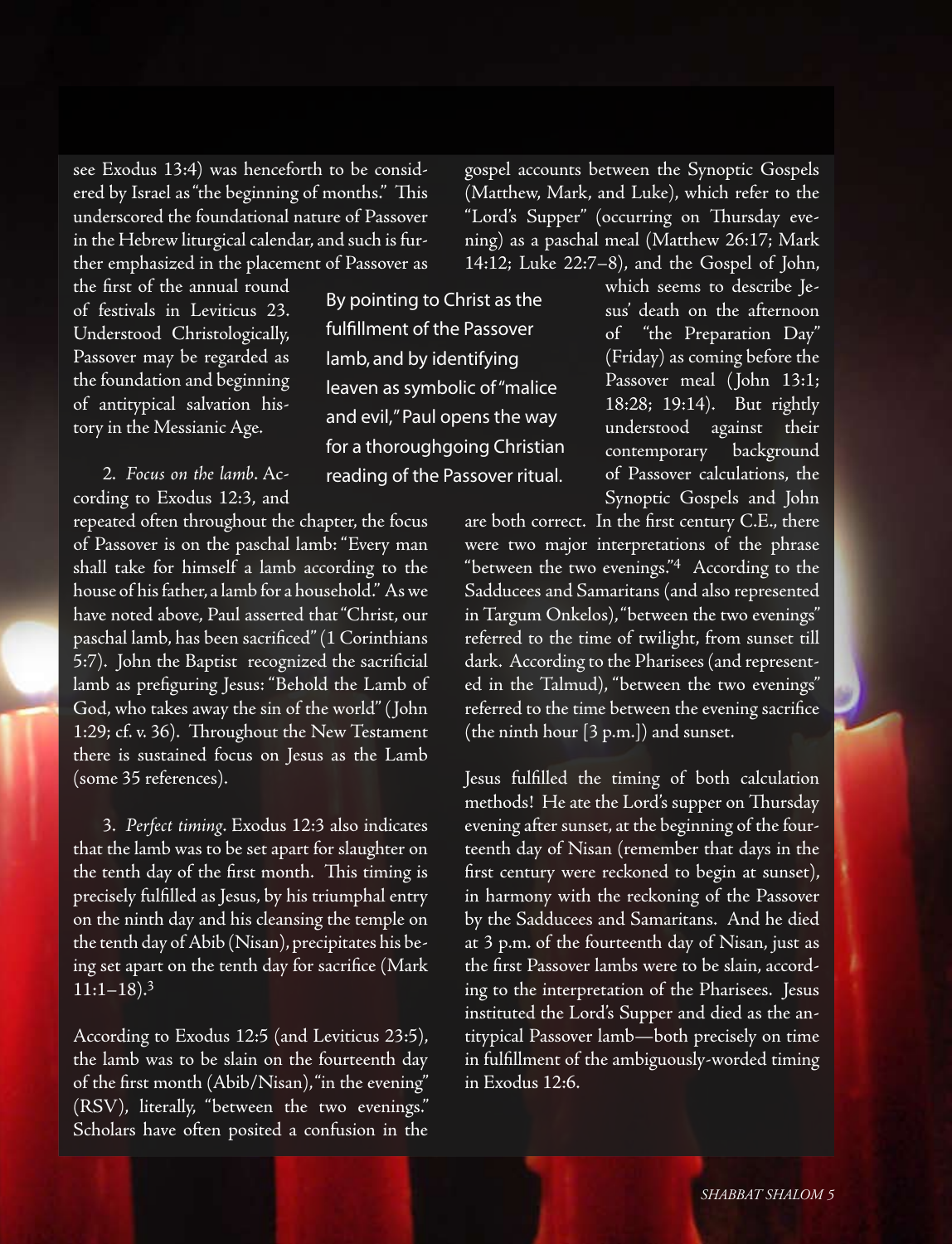4. *A perfect, complete sacrifice*. Several details of the Passover ritual set forth in Exod 12 point forward to the perfect and complete sacrifice of the Lamb of God. The paschal lamb was to be "without blemish" (v. 5), and Peter points to Jesus who redeemed us as a "lamb without blemish and without spot" (1 Peter 1:19). Not one of the Passover lamb's bones was to be broken (v. 46), and John indicates how this was fulfilled in the experience of Jesus on the cross ( John 19:33, 36). Contiguous with Passover was the Feast of Unleavened Bread, which lasted seven days (Abib 15–21; see Exodus 12:15; 13:6–7; Leviticus 23:6–8)—the number seven again implying completeness and perfection.

The bread of the Passover service and the seven-day feast that followed was free from leaven (Exodus 12:8, 15–20). While in the biblical text this is related to the haste of the original Passover setting, in which there was no time for the bread to be leavened before the Israelites left Egypt (Exodus 12:34–35, 39), the strong prohibition against, and penalty for, having any leaven in the house at the time of Passover, points to a symbolic meaning of the leaven far beyond the circumstance of haste (Exodus 12:15).5 Already in the Passover account it seems that"the prohibition against'leaven' has to do with the purity of the newly ground grain.... There may be also undertones of suspicion of the process of fermentation that leaven promotes."<sup>6</sup> The rabbis explicitly interpreted leaven to symbolize moral and spiritual corruption,7 and in the New Testament the messianic implications of the unleavened bread are made clear: Jesus announced the fulfillment of the unleavened paschal bread in himself (Matthew 26:16; Mark 14:22; Luke 22:19), and Paul states (in the context of Passover and the Feast of Unleavened Bread) that the absence of leaven symbolizes freedom from"malice and evil" on the part of Christian believers (1 Corinthians 5:8).

Thus the unleavened bread of the Passover meal and the seven-day feast that follows may be seen to prefigure both the absolute sinless nature of Jesus, and the removal of sin on the part of those who receive the life and nourishment of Jesus, the Bread of Life.

 5. *An ample, all-inclusive, sacrifice*. Exodus 12:4 reveals that "according to each man's need you shall make your count for the lamb." At the time of the Exodus, households joined together, if necessary,so that the number of persons would match the amount of lamb to be eaten. The Passover was also open for non-Israelites; all those non-Israelites who wished to join with Israel could be circumcised, and partake of the Passover meal (Exodus 12:48). A Christian reading sees here foreshadowed the theological truth that the antitypical Lamb of God, Jesus the Messiah, was slain for all, and no one was left out in being eligible to receive the blessings of his sacrifice (see,e.g., John 3:16; Romans 3:23–24; 5:6, 8, 18; 1 Timothy 4:10).

6. *Personal appropriation of the sacrifice*. The personal application and appropriation of the Passover sacrifice is indicated by several details of the ritual depicted in Exodus 12. After killing the lamb, Israelites were instructed to "take some of the blood and put it on the two doorposts and on the lintel of the houses where they eat it"  $(v, 7)$ . A Christian reading finds here the truth that the merits of Christ's blood must be applied to the doorposts of the human heart. One must believe not only that Christ died for the whole world, but that He died for him/her individually. It is necessary to appropriate to oneself by faith the virtue of Christ's atoning sacrifice. As the apostle John put it,"The blood of Jesus Christ His son cleanses us from all sin. . . . If we confess our sins, He is faithful and just to forgive us our sins, and cleanse us from all unrighteousness"(1 John 1:7, 9).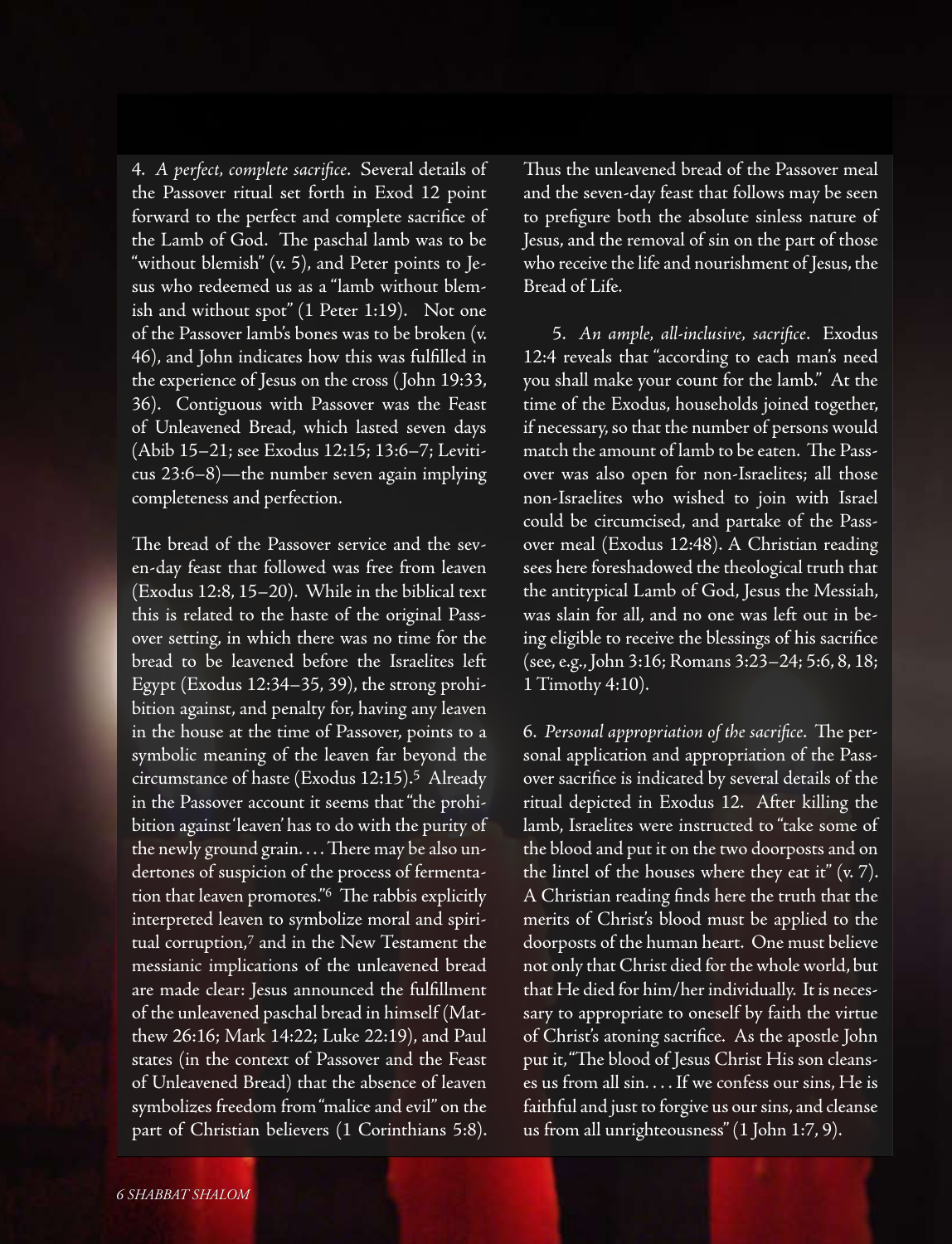According to Exodus 12:22, the blood was to be applied to the doorposts and lintel with a bunch of hyssop, a plant known for its properties of absorbing liquid. The repentant King David no doubt alluded to this when he prayed,"Purge me with hyssop, and I shall be clean" (Psalm 51:7 [Heb 9]). In effect, David asks God to personalize the Passover experience for him: "Cover me with the blood of the Passover lamb, and I shall be clean!"

Notice that the blood was not to be placed on the door step; no one was to trample the blood underfoot. The author of Hebrews may have alluded to the spiritual meaning behind this, as he warns against the one"who has trampled the Son of God under foot, who has treated as an unholy thing the blood of the covenant that sanctified him"(Hebrews 10:29).

Personal appropriation of the sacrifice also took place by eating of the lamb:"Then they shall eat the flesh on that night" (Exodus 12:8). Jesus, speaking in the context of Passover (John 6:4), as well as the giving of the manna, stated categorically to his hearers:"unless you eat the flesh of the Son of Man and drink His blood, you have no life in you" ( John 6:53). Jesus further indicated that the appropriation of his life on the part of his followers takes place as his words are appropriated (v. 63). By this instruction Jesus taught that it is not enough to believe in him for forgiveness of sin; one must by faith be constantly receiving spiritual strength from him through his word. Personal appropriation of the paschal sacrifice is also experienced by the Christian as he/she participates in the Lord's Supper (communion), which is the New Testament transformation of the Passover ritual instituted by Jesus himself (Matt 26:17–30; Mark 14:12–26; Luke 22:14–22).

The eating of the lamb was to be accompanied by the eating of bitter herbs. The bitter herbs hark back to the bitterness of bondage experienced by Israel in Egyptian bondage (Exodus 1:14), and a Christian interpretation of the Passover ritual correlates this to the bitter experience of the sinner while in bondage to sin (see Acts 8:23), and the attitude of contrition on the part of one who recognizes his sinfulness and comes to Christ in repentance, seeking forgiveness through his blood (see Matthew 26:75; Luke 22:62).

According to Exodus 13:8, when the Hebrews came into the Promised Land, they were to say to their children regarding the Passover celebration, "Thisis done because of what the Lord did for *me* when I came up from Egypt." The Passover Haggadah captures the implication of this verse:"Let every person, in every generation, think of himself as one of those who came out of Egypt." In the biblical understanding of corporate solidarity, Israel is a single, unified corporate entity; what happens to one or some, happens to all, and vice versa. Thus the history of Israel's forefathers at the Exodus is the personal history of every subsequent generation. A Christian reading of Passover applies this principle of corporate solidarity to the death of Jesus, which is equated with his "Exodus"(Luke 9:31, Greek *exodos*).8 The apostle Paul writes, "For the love of Christ compels us, because we judge thus: that if One died for all, then all died; and He died for all, that those who live should live no longer for themselves, but for Him who died for them and rose again" (2 Corinthians 5:14–15). This is the message of the Christian gospel: when Jesus died, all of us humans were there; we died in him; and we rose in him. In Jesus Christ we were brought out of the realm of death into the realm of life, and as we accept by faith the good news of his sacrifice, it becomes a saving reality in our lives.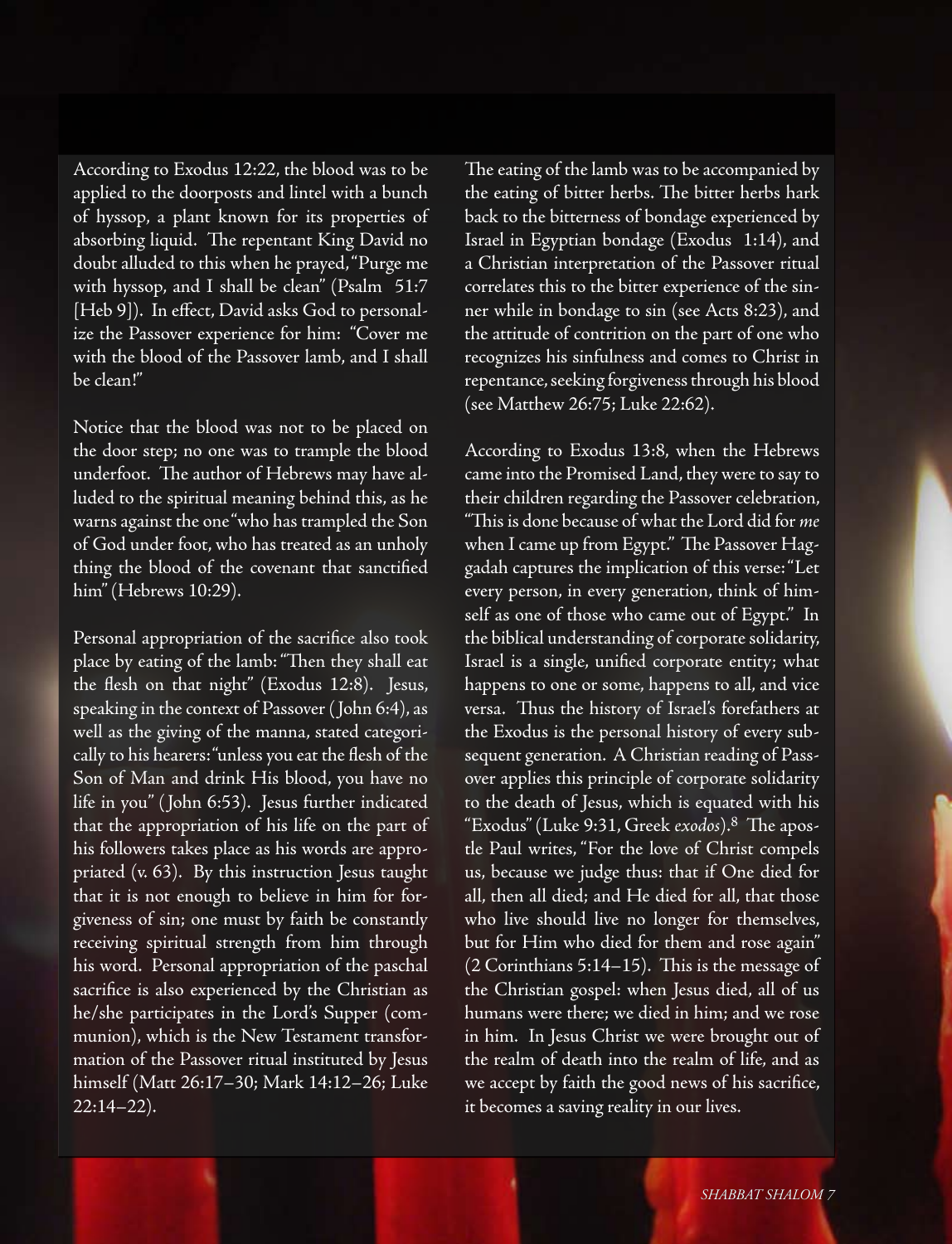7. *Propitiatory, substitutionary sacrifice*. According to the divine instructions for the Passover ritual, the lamb was to be"roasted in fire" (Exodus 12:8). The command is precise and direct: "Do not eat it raw, nor boiled at all with water, but roasted in fire—its head with its legs and its entrails" (v. 9). One may still observe the roasting of the Passover lambs over the fire pits on top of Mt. Gerizim, as the Samaritans continue to observe this rite each spring. On a recent visit to the Samaritan Passover service, I observed the two sticks of wood placed crosswise in the carcass of the lamb, holding it open so that it may be thoroughly roasted, and I could not help but recognize the very shape of the cross upon which the Lamb of God hung. I envisioned the fires of di-

vine wrath (Psalm 89:46; Zephaniah 1:18; Hebrews 12:25, 29) that were poured out upon Jesus, as he took upon himself the sins of the world and received the punishment we deserved (Isaiah 53:5–6). In my imagination I could hear his plaintive cry at the hiding of the Father's face: "My God, my God, why have you forsaken me?" (Matthew 27:46; Mark 15:34; citing Psalm 22:1). God was propitiating His own wrath against sin

by means of the blood of His Son. Paul may have had this picture in mind when he wrote: "Being justified freely by His grace though the redemption that is in Christ Jesus, whom God set forth to be a propitiation by His blood, through faith" (Romans 3:24).

The central meaning of this feast for the Christian is encapsulated in the term by which the feast is named—"Passover,"in Hebrew, *pesach*. The verb *pasach*, in the context of Exodus 12, means "to pass or spring over." God announced to Moses,"I will pass through the land of Egypt on that night  $[Passover]. \ldots$  Now the blood shall be a sign for you on the houses where you are. And when Isee the blood, I will pass over [*pasach*] you; and the plague shall not be on you to destroy you when I strike the land of Egypt" (Exodus 12:12–13). Verse 23 elaborates the same point: "For the Lord will pass through to strike the Egyptians; and when He sees the blood on the lintel and on the two doorposts, the Lord will pass over [*pasach*] the door and not allow the destroyer to come into your houses to strike you." This core meaning of Passover was to be passed on to successive generations after the time of the Exodus:"And it shall be, when your children say to you,'What do you mean by this service?' that you shall say, 'It is the

Just as the Lord passed over (i.e., delivered) those who were covered by the blood of the Passover lamb, so Christians believe that He passes over (delivers) all those in bondage to sin who choose to be covered by the blood of Jesus, the Lamb of God.

Passover sacrifice of the Lord, who passed over [*pasach*] the houses of the children of Israel in Egypt when hestruck the Egyptians and delivered our households'"(Exodus 12:27).

A Christian reading of this central focus of Passover finds here a prefiguration of the substitutionary sacrifice of Jesus. Just as Israelites in Egypt were spared and delivered from bondage as the Lord himself

provided a substitute—the Passover lamb—to protect them from the destroying angel, so all may be spared from eternal destruction and delivered from bondage to sin as the Lord Himself provided a Substitute, Jesus the Lamb of God. Just as the Lord passed over (i.e., delivered) those who were covered by the blood of the Passover lamb, so Christians believe that He passes over (delivers) all those in bondage to sin who choose to be covered by the blood of Jesus, the Lamb of God. Paul summarizes:"In Him [Christ Jesus] we have redemption through His blood, the